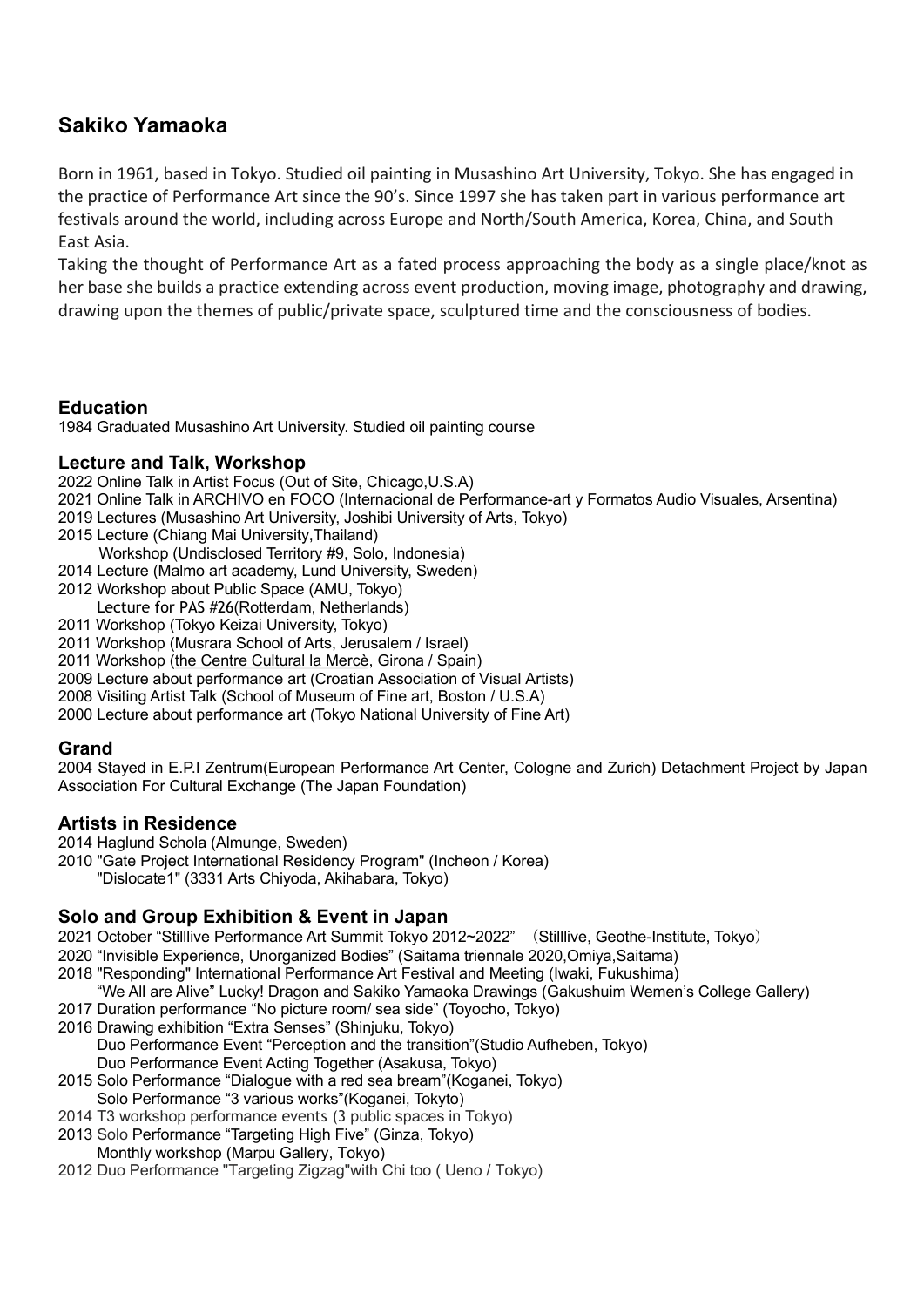2010~2011 Chateau Performance-Art Margaux (Chateau 2F, Tokyo/Japan)

- 2009 Performance "Wind from Sky" (Gallery Platform Studio/Tokyo)
- 2008 "Port Exchange Wandarala project" (Yokohama/Japan)
- 2005 Drawing exhibition (Gallery Platform Studio/Tokyo)
- 2003 Performance "Garden" (Krakow / Poland)
- 1997 Drawing art exhibition (Gallery Klammer/Tokyo)
- 1992 Exhibition and Performance "More plates"(Gallery Art Soko/Tokyo)
- 1989 Painting exhibition (Kobayashi Gallery/Tokyo)

## **International Art Festival & Exhibition & Event**

| 2022 MA international Performance Art Festival Tel-aviv                                                                                                         |
|-----------------------------------------------------------------------------------------------------------------------------------------------------------------|
| 2021 FLOW online event (out side of Chicago, U.S.A.)                                                                                                            |
| Sleep and Altered States of Consciousness (Activist Neuroaesthetics, Berlin)                                                                                    |
| 2019 KineTHESES, Residence project (Toronto Performance Art Collective 7a-11d.ca, Canada)                                                                       |
| K.R.O.P.P Lab (SU-EN Butoh Company, Almunge, Sweden)                                                                                                            |
| 2018 Monthly Meeting (Bbeyound Belfast, U.K)                                                                                                                    |
| Re-Base: When Experients Become Arttitude (Taiwan Contemporary Culture Lab (C-LAB), Taipei)                                                                     |
| 2016 PerfoLink (Santiago, Chili)                                                                                                                                |
| 2015 Exhibition "The lying on floor and abandoned to lie " (Kunstlerfurom Bonn, Germany)                                                                        |
| Exhibition "Translation Theme park" (Uppsala Konstmusem, Sweden)                                                                                                |
| Performance art festival "Asiatopia" (Bangkok & ChaingMai, Thailand)                                                                                            |
| Undisclosed Territory (Solo, Indnesia)                                                                                                                          |
| 2014 "Friction"International Performance Art Festival (Uppsala Art Museum, Sweden)                                                                              |
| Art Now Live Tour (Beijing + Lin Zou, China)                                                                                                                    |
| Exhibition "Translation Theme Park" (Malmo, Sweden)                                                                                                             |
| 2013 Curitiba Biennial (Curitiba, Brazil)                                                                                                                       |
| La-bas→Irma Optimist (Helsinki, Finland)                                                                                                                        |
| 2012 PALs festival (Stockholm, Sweden)                                                                                                                          |
| PAE#4 (Rotterdam, Netherlands)                                                                                                                                  |
| Exhibition "State of Doubt " (Asakusabashi, Tokyo)                                                                                                              |
| Art Project "Dislocate 12, Commonsense?" (Suginami, Tokyo)                                                                                                      |
| La Muga Caula (Les Escaules/Spain)                                                                                                                              |
| 2011 Live Biennale (Vancouver/Canada)                                                                                                                           |
| International Art Festival in Musurara (Jerusalem/Israel)                                                                                                       |
| FEM (GIrona/Spain)                                                                                                                                              |
| 2010 Art Project "Dislocate 5 MediActtions" (3331Arts Chiyoda, Tokyo/Japan)                                                                                     |
| 2009 International Art Meeting "My Land, Staglinec" (Zagreb / Croatia)                                                                                          |
| "On the way" International Artist Meeting (Taipei, Taidung, Taiwan)                                                                                             |
| 2008 The International Festival In Context Of Art (Warsaw/Poland)                                                                                               |
| "FADO Performance art+7a*11d (Toronto / Canada)                                                                                                                 |
| 2007 National Review of Live Art (Glasgow / U.K).                                                                                                               |
| "Perfurbance #3"(Jogjakarta / Indnesia)                                                                                                                         |
| "Asiatopia" (Thailand)                                                                                                                                          |
| "Art of Begegnung 2" (Cologne, Essen, Dusseldorf, Hannover / Germany)                                                                                           |
| 2006 "Zaim" Opening Festival (Yokohama Art Foundation /Japan)                                                                                                   |
| "La-bas" (Helsinki / Finland)                                                                                                                                   |
| "Mobius" (Boston / U.S.A.)                                                                                                                                      |
| "Gaze (Finland ~Japan cultural exchange program)" (Tokyo / Japan)                                                                                               |
| 2005 PIPAF (Manila / Philippines)                                                                                                                               |
| Introduction of German Artists "Art of Begegnung" (Yokohama, Tokyo, Nagano, Kyoto, Hiroshima/Japan)<br>2004 Art Project "Between Eco & Ego" (Kawaguchi / Japan) |
| Performance Art Festivals "DIPAF" "GIPAF" (Korea)                                                                                                               |
| German Performance Art Exhibition" Traktor" (Dresden / Germany)                                                                                                 |
| Performance Art Program "NRW 2004" (Essen / Germany)                                                                                                            |
| Performance Art Event " The Future Of Imagination 2" (Singapore)                                                                                                |
| 2003 A Photo Exhibition "Polyphony" as a director (Tokyo)                                                                                                       |
| "Performance art in NRW"(Koln, Eseen/Germany)                                                                                                                   |
| Performance Art Festival "Interakcje"(Piotrkow Trybunalski/Poland)                                                                                              |
| Art Exhibition "ZCCA-Libusin" (Bialystok / Poland)                                                                                                              |
| Performance Art Festival "NAVINKI"(Minsk/Berlus)                                                                                                                |
|                                                                                                                                                                 |